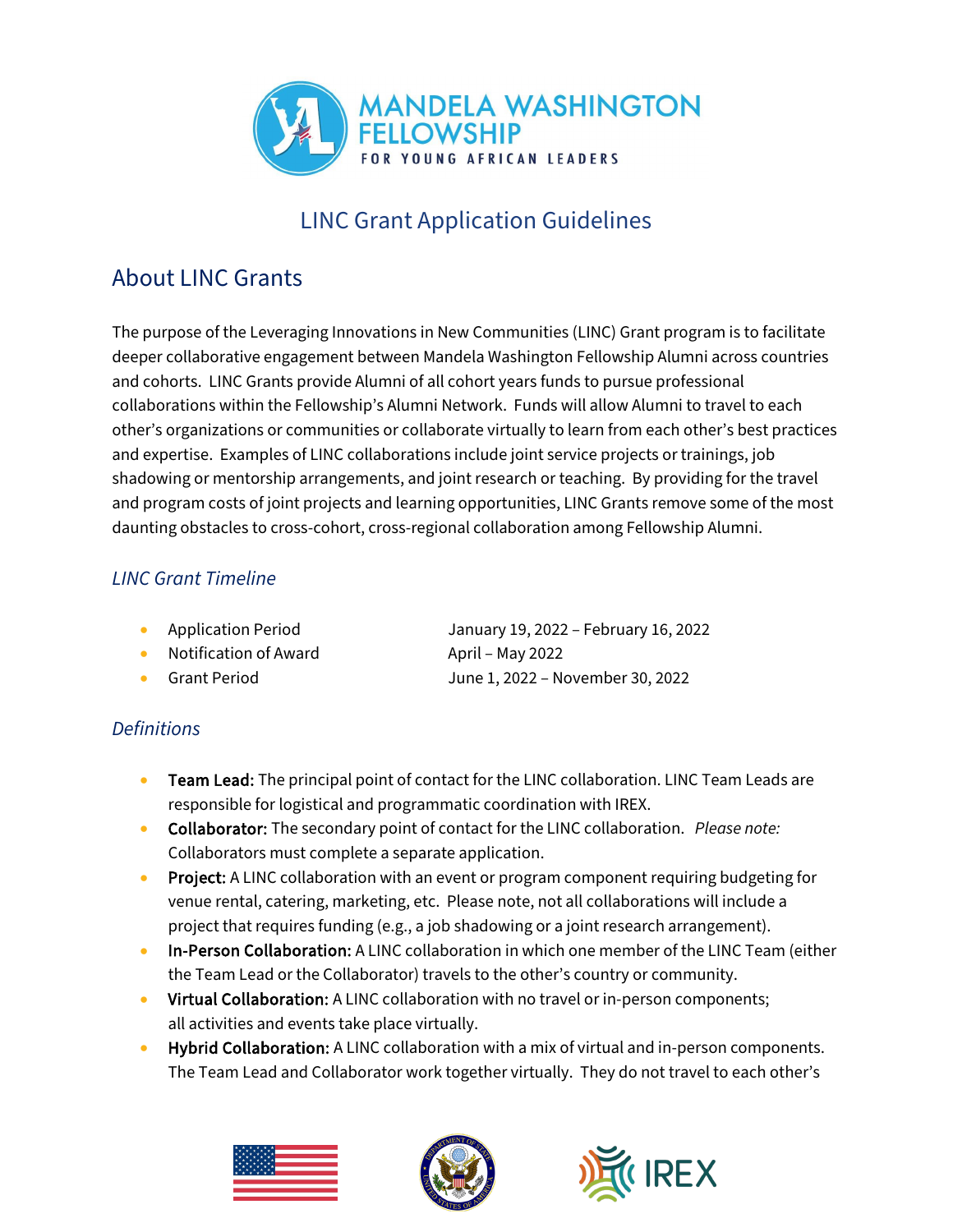

countries or communities but may have limited in-person activities and events in their own community.

#### Collaboration Formats

In light of the global public health crisis, LINC Teams have the option to conduct their collaborations in one of three formats: in-person, virtual, or hybrid.

*In-person collaborations*, where the Team Lead or Collaborator travels to their partner's country or community, are subject to U.S. Department of State confirmation that travel is safe. According to January 2022 guidelines, travel for in-person collaborations will only be approved if:

- The [U.S. Centers for Disease Control \(CDC\) risk assessment level](https://www.cdc.gov/coronavirus/2019-ncov/travelers/map-and-travel-notices.html) for the host country is below a 3;
- The [U.S. State Department travel advisory level](https://travel.state.gov/content/travel/en/traveladvisories/traveladvisories.html) for the host country is below a 4;
- The U.S. Embassy or Consulate in the host country approves LINC Grant travel.

#### *Please note that this is subject to change.*

LINC Teams that propose in-person collaborations will also be asked to describe if and how their collaborations could be converted to virtual or hybrid formats if travel is not permitted.

*Virtual collaborations*, in which collaboration activities only take place virtually (for example, a LINC Team collaborating remotely to produce an online conference for a global audience), may incur expenses for supplementary internet service, teleconferencing software, and other technical needs. Allowable costs for virtual LINC collaborations are outlined in the budget template.

*Hybrid collaborations*, which incorporate in-person activities into a virtual collaboration, may include in-person activities in the Team Lead's country, the Collaborator's country, or both. The Team Lead, for example, could organize a live, in-person training in their community, which the Collaborator cofacilitates virtually. In-person activities taking place as part of a hybrid collaboration must abide by the hosting country's social distancing policies and rules surrounding large gatherings. In-person activities will also be subject to U.S. Embassy/Consulate approval.

#### *Financial Provisions*

| Maximum Grant Amount for In-Person Collaborations         | \$4,000 |
|-----------------------------------------------------------|---------|
| Maximum Grant Amount for Virtual or Hybrid Collaborations | \$2,700 |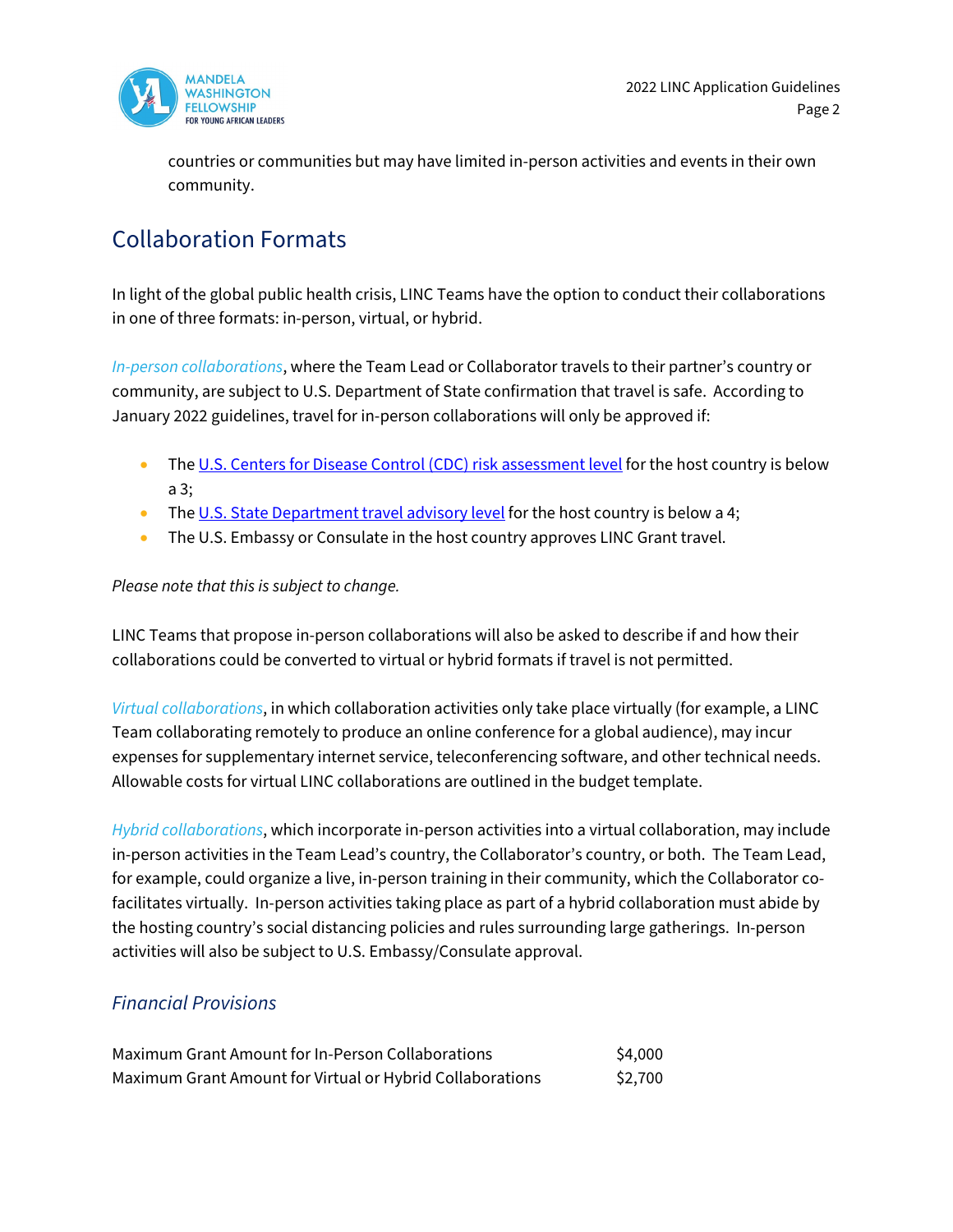

LINC Grants provide small grants for collaborative engagement between Mandela Washington Fellowship Alumni in Sub-Saharan Africa. Grants of up to \$4,000 will be available for travel and project expenses for in-person LINC collaborations. Since virtual and hybrid collaborations remove travel costs, including flights, meals, lodging, and similar expenses, budgets for these projects may not exceed \$2,700. Application budgets and work plans must clearly justify expenses and outline how grant funds will be distributed between the Team Lead and Collaborator. LINC Grants will be disbursed in installments, contingent upon receipt of required deliverables from both the Team Lead and the Collaborator. Upon submission of signed Terms and Conditions and other required documents, the first installment will be disbursed to the Team Lead and Collaborator as designated in the application. The final installment will be remitted upon receipt of a final report. Proposals may be offered partial funding at the discretion of the selection committee.

Costs in excess of \$4,000 for in-person collaborations and \$2,700 for virtual or hybrid collaborations will not be covered.

## Eligibility Criteria

Applications meeting the following criteria will be eligible for LINC Grants:

- Alumni (Team Leads and Collaborators) are from any Mandela Washington Fellowship year (2014-2021)
- Alumni and LINC collaboration activities are based in Sub-Saharan Africa. Same-country collaborations (i.e., where the Team Lead and Collaborator live anywhere within the same country) are permitted, though collaborations between Alumni residing in different countries are strongly encouraged.
- Alumni are not employees or immediate family members of employees of the U.S. Government (including U.S. Embassies, USAID, and other U.S. Government entities)
- LINC collaboration does not exceed four weeks
- LINC collaboration is consistent with one or more of the following strategic priority areas:
	- o Cultivating Economic Prosperity through Women's Entrepreneurship
	- o Fostering International Trade through Business Partnerships
	- o Advancing Peace through Conflict Prevention and Reconciliation
	- o Promoting Access to Quality Education
	- o Innovating in Science & Technology
	- o Promoting Inclusion through Disability Rights Advocacy

*Note: priorities may change for future application rounds*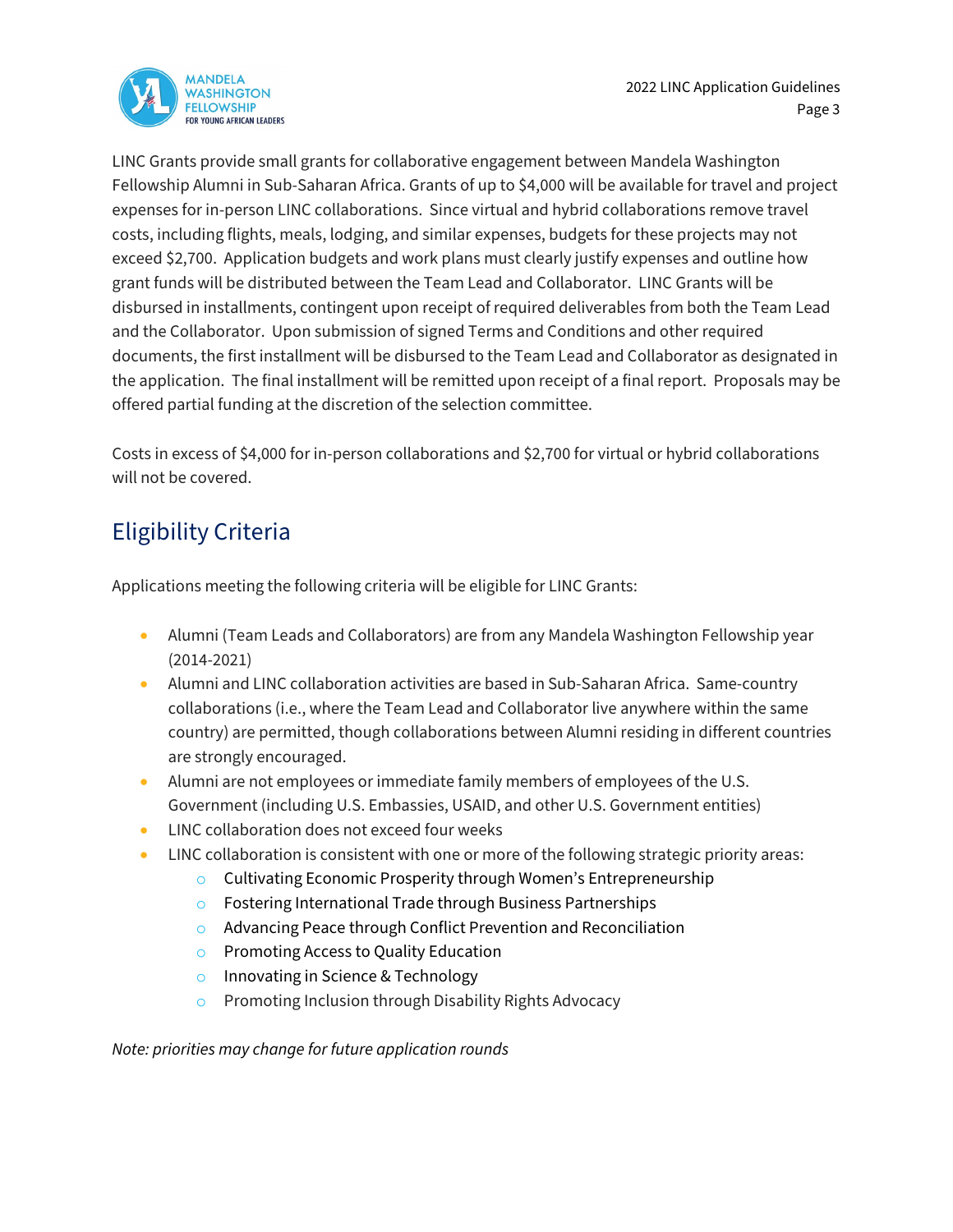

### Selection Criteria

#### Eligible applications will be evaluated using the following criteria:

- Clarity and feasibility of goals and planned activities
- Relevance to designated strategic priority areas
- Benefit to Team Lead and Collaborator's communities, organizations, service initiatives, or professional or leadership development, or to the broader Mandela Washington Fellowship Community.
- Continued impact of collaboration after the grant period
- Relevance of Team Lead and Collaborator's experience to proposed activity
- Persuasiveness of justification for need to travel (for in-person collaborations)

#### Preference will be given to applications that also demonstrate or reflect:

- Previous collaboration or engagement between members of the LINC Team.
- Collaborations across different cohort years
- Collaborations across different countries/regions
- Budget cost-share
- Team Lead, Collaborator, and/or project participants who represent traditionally underrepresented groups or communities
- Team Lead and Collaborator who have not benefited from Reciprocal Exchange Awards in the same year as application

#### **Restrictions**

- Alumni may only submit one LINC application per application cycle.
- Alumni may submit as either Team Leads OR Collaborators (not both).
- Alumni may apply for both Reciprocal Exchange and LINC Grants but may only receive one type of award per calendar year.

All completed applications received by 11:59 PM EST on Wednesday, February 16, 2022, will be evaluated competitively against the eligibility requirements and selection criteria.

IREX and ECA reserve the right to verify all the information included in the application. In the event of a discrepancy, or if information is found to be false, the application will be declared invalid and the applicant ineligible. Incomplete applications will not be considered.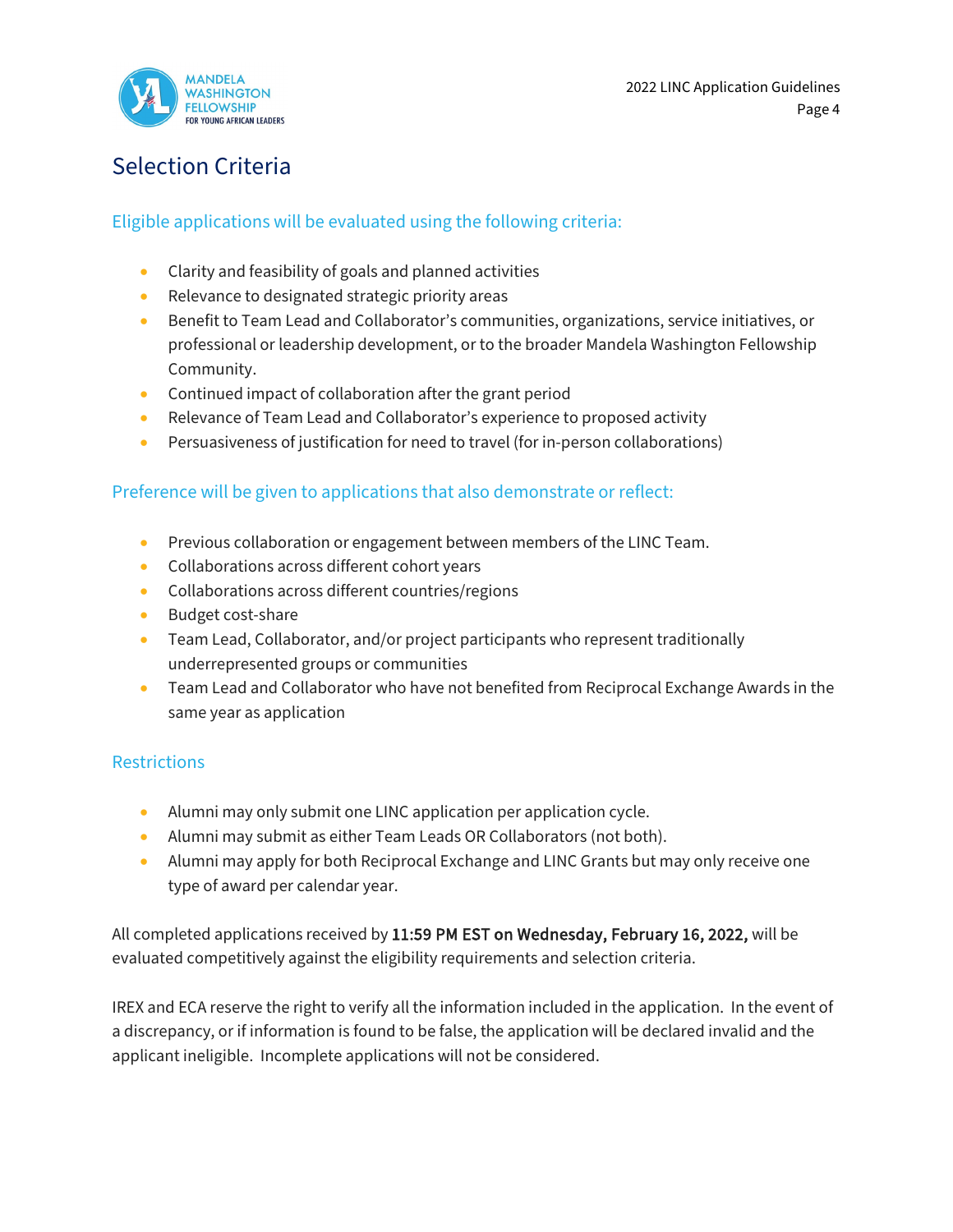

### Reporting Requirements

LINC Team Leads and Collaborators will be required to submit a final report to IREX within 30 days of the completion of their collaboration. Team Leads and Collaborators will also be asked to share their experience with the wider Fellowship Alumni community via a knowledge-sharing activity accessible through the Mandela Washington Fellowship Portal. Those who do not complete the final report will not be eligible to receive the final installment of their LINC Grant. More information about reporting requirements will be included in the Terms and Conditions documents signed by Team Leads and Collaborators.

### Identifying Partners

LINC Grant applicants are encouraged to take advantage of the Fellowship's online platforms to identify prospective collaboration partners. Using th[e Fellowship Portal,](https://www.mandelawashingtonfellowship.org/login/) Alumni can access the [Givitas](https://mwfellowship.givitas.com/) platform to make collaboration requests within the full Alumni Network. To review Alumni biographies or search for potential partners by name, cohort, country, or area of expertise, visit the [Fellowship Directory](https://www.mandelawashingtonfellowship.org/directory/) o[r Names and Faces.](https://go.namesandfaces.com/) [The Fellowship Alumni Facebook Group,](https://www.facebook.com/groups/MWFAlumniNetwork/) local Alumni Associations, Institute WhatsApp groups, and personal Fellowship networks are also good resources to identify potential LINC partners.

### Application Instructions

LINC Grant applications must include the following components, submitted by both the Team Lead and Collaborator. Applications missing any component will be considered incomplete and therefore ineligible.

- $\checkmark$  Complete LINC Grant Eligibility Quiz: Confirm that your collaboration qualifies for a LINC Grant. *The quiz is included at the beginning of the application form.*
- $\checkmark$  Complete Application Form: All responses must be in English.
	- $\circ$  Include your full, legal name as it is spelled in your international passport.
	- $\circ$  Provide complete contact information, including country codes for telephone numbers.
	- o Designate the Team Lead and Collaborator for your LINC collaboration
	- $\circ$  Determine your collaboration format (in-person, virtual, or hybrid). For in-person collaborations, determine who will travel (the Team Lead or Collaborator).